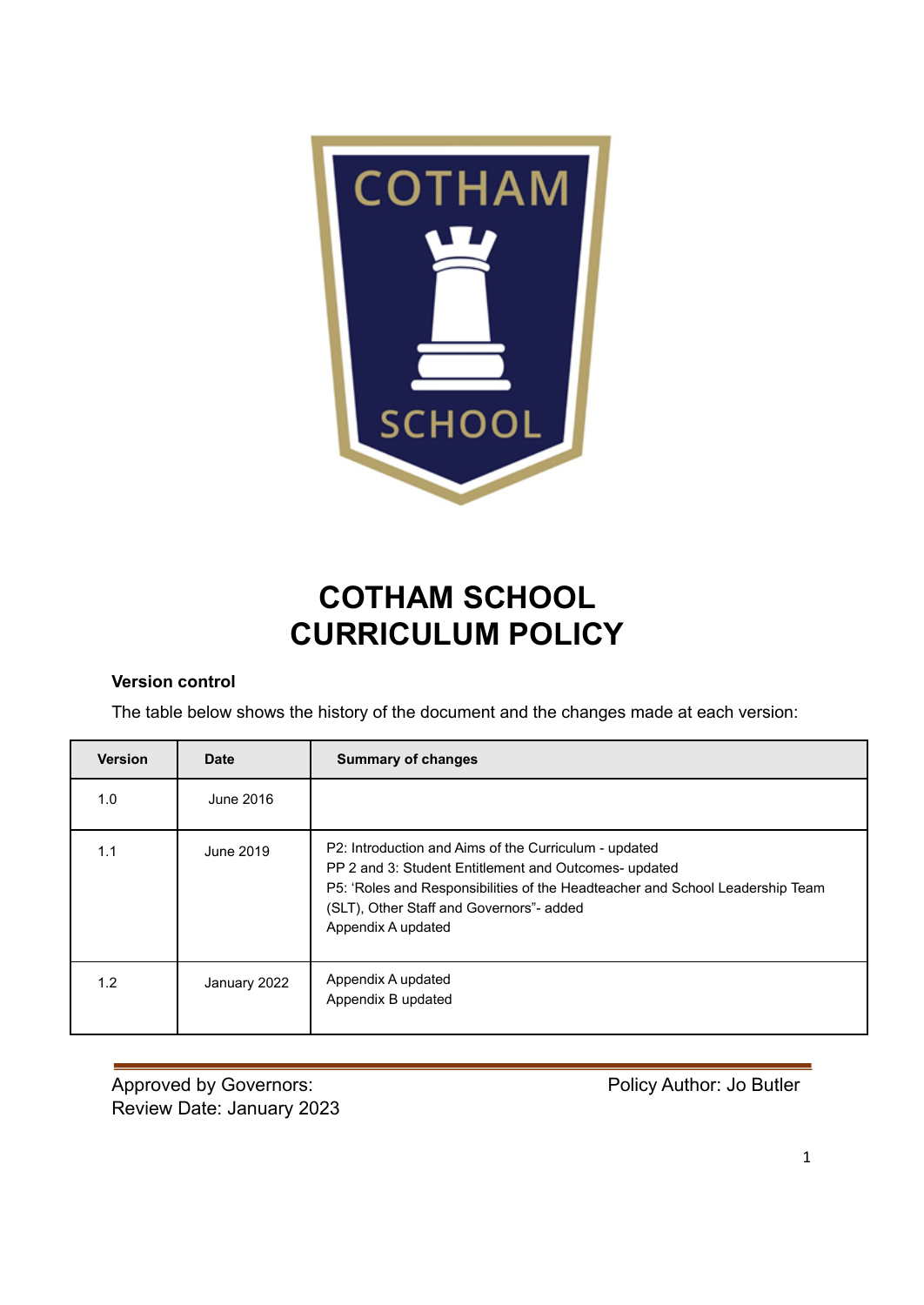# **Cotham School Curriculum Policy**

#### **Introduction**

Cotham School aims to provide an education of the highest quality for all its students. The curriculum is broad and balanced and meets all statutory requirements. A rich learning experience is offered through the curriculum that develops creativity and performance skills, literacy, numeracy, information and communications technologies skills. Our curriculum promotes intellectual, aesthetic, creative, emotional, moral, spiritual and physical development as equally important to support our students in their future lives.

The learning of students is our core purpose and at the centre of all that we do in and beyond classrooms. We offer a broad and balanced curriculum and a stimulating range of extra-curricular activities, trips and visits to support wider learning.

#### **Aims of the Curriculum**

The curriculum consists of all activities within the school and we believe that we have a responsibility to educate students far beyond it. Our curriculum promotes continuity and progression and development of the whole child. Our aim is to foster a high regard for education and training and a belief in the value of lifelong learning for all.

Our curriculum is organised so that all students are able to access learning opportunities that foster Cotham as a learning community that enhances the quality of students' lives, their expectations and their aspirations for both now and in the future. At Cotham we seek to provide a curriculum that both enables our students to gain university places of their choice and the skills needed to succeed in the workplace. Our ambition is for students to leave us well prepared for a globally changing future and ready to take their place in society.

The curriculum offered at Cotham is taught through an exciting and stimulating learning environment. It is aspirational, broad and balanced and aims to draw on the diverse heritage of Bristol and the modern City it has become, with all the opportunities this provides for our students.

#### **Student Entitlement and Outcomes**

Underpinning the curriculum is the belief that every child should have a learning experience personalised to their needs and which helps them to acquire the knowledge, understanding and skills relevant to adult life, employment and leisure in a fast changing world.

Our curriculum is characterised by breadth, balance, coherence, relevance, appropriate challenge and progression. Each subject's Schemes of Learning are designed to consider:

- Intent: The 'big ideas' essential to cover so that students have a grasp of the substantive and disciplinary knowledge which is distinct to each subject.
- Implementation: How planning, sequencing, assessment will contribute to the delivery of the subject curriculum. This also concerns the subject knowledge and pedagogical knowledge needed for the 'intent' to be realised.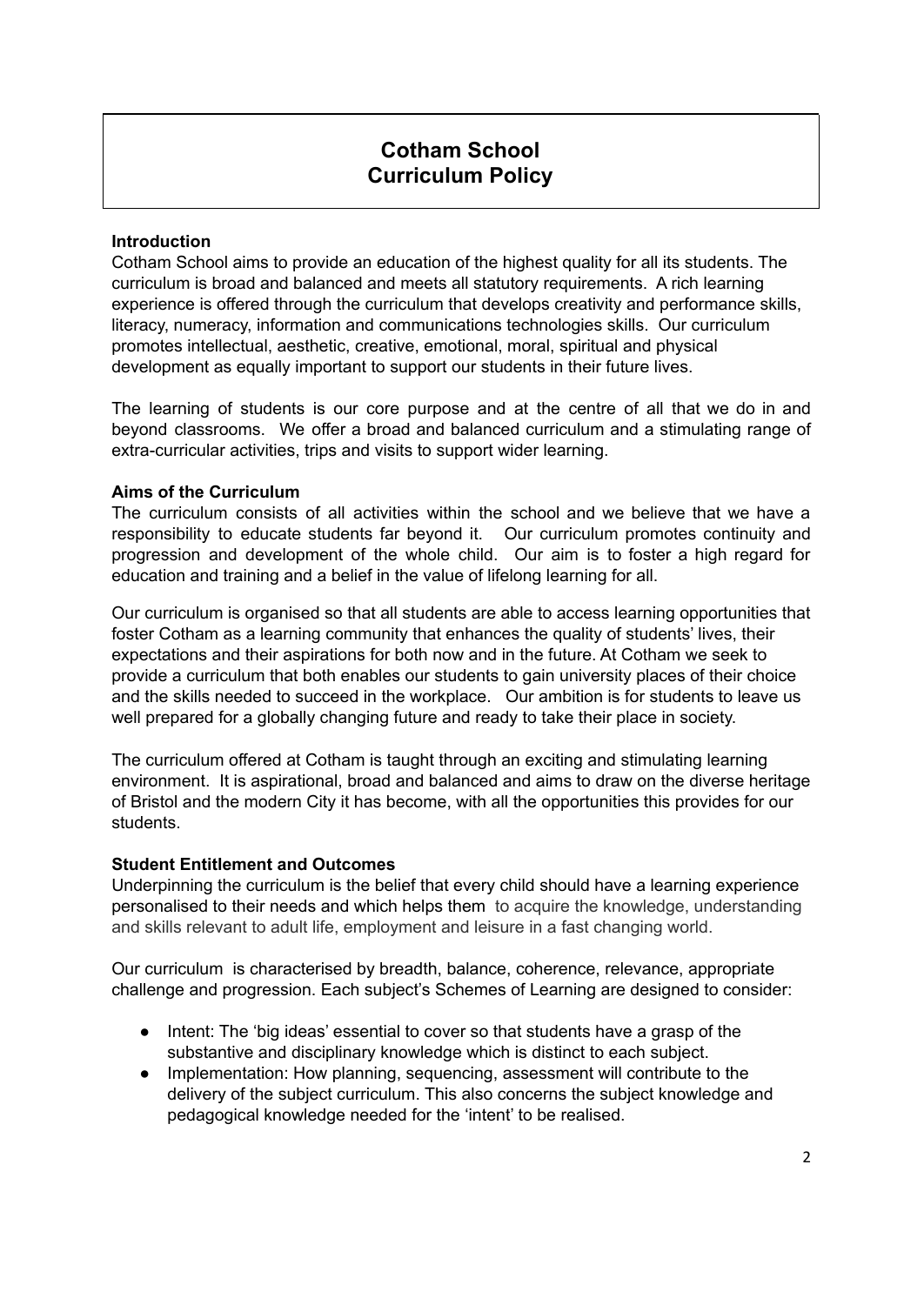● Impact: Students' outcomes- what they know and can do as a result of the curriculum, for example: showcased through examinations and the quality of work produced in lessons.

We believe that students are entitled to a curriculum that:

- meets their needs and aspirations;
- is rigorous, creative and engaging;
- promotes spiritual, moral, cultural, social and physical development;
- develops Literacy and Numeracy skills and skills in using new technologies;
- motivates, challenges and raises aspirations;
- recognises and celebrates achievement;
- develops lively, enquiring minds and the ability to question, to argue rationally, to apply themselves to creative tasks and physical skills, promotes independent learning and encourages lifelong learning;
- develops resilience, self-care and positive mental health and wellbeing
- promotes the maximum possible development of individual talents and potential within a caring community;
- ensures equal opportunities for all, to counter racism, sexism and all other forms of discrimination whenever they occur;
- is enriched by and influenced by the communities in which we live and by the wider community and which encourages respect for religious and moral values and other races, religions, social classes and ways of life;
- provides outstanding additional opportunities and activities beyond the subject curriculum to enrich the educational experience and further develop our students' cultural capital

Our curriculum is designed to help students to be confident and resourceful, so that they:

- do not sit on the sideline
- are ambitious for themselves and their peers
- know what excellence looks and feels like
- enjoy first class teaching
- are articulate and courteous
- work hard and make excellent progress
- aim high and achieve well
- are considerate and friendly and prepared to be active citizens of the world
- get excited about learning and the world around them
- are working towards great futures
- are proud to be Cotham students
- achieve strong examination outcomes at the end of Key Stages 4 and 5

We strive to do this by:

- Assessing students in order to diagnose needs, group students for learning, plan and differentiate appropriately, chart progress and set targets for further improvement;
- Organising the taught programme and deploying staff in such a way which maximises learning for all groups of students and offers a high degree of consistency and quality in all Key Stages;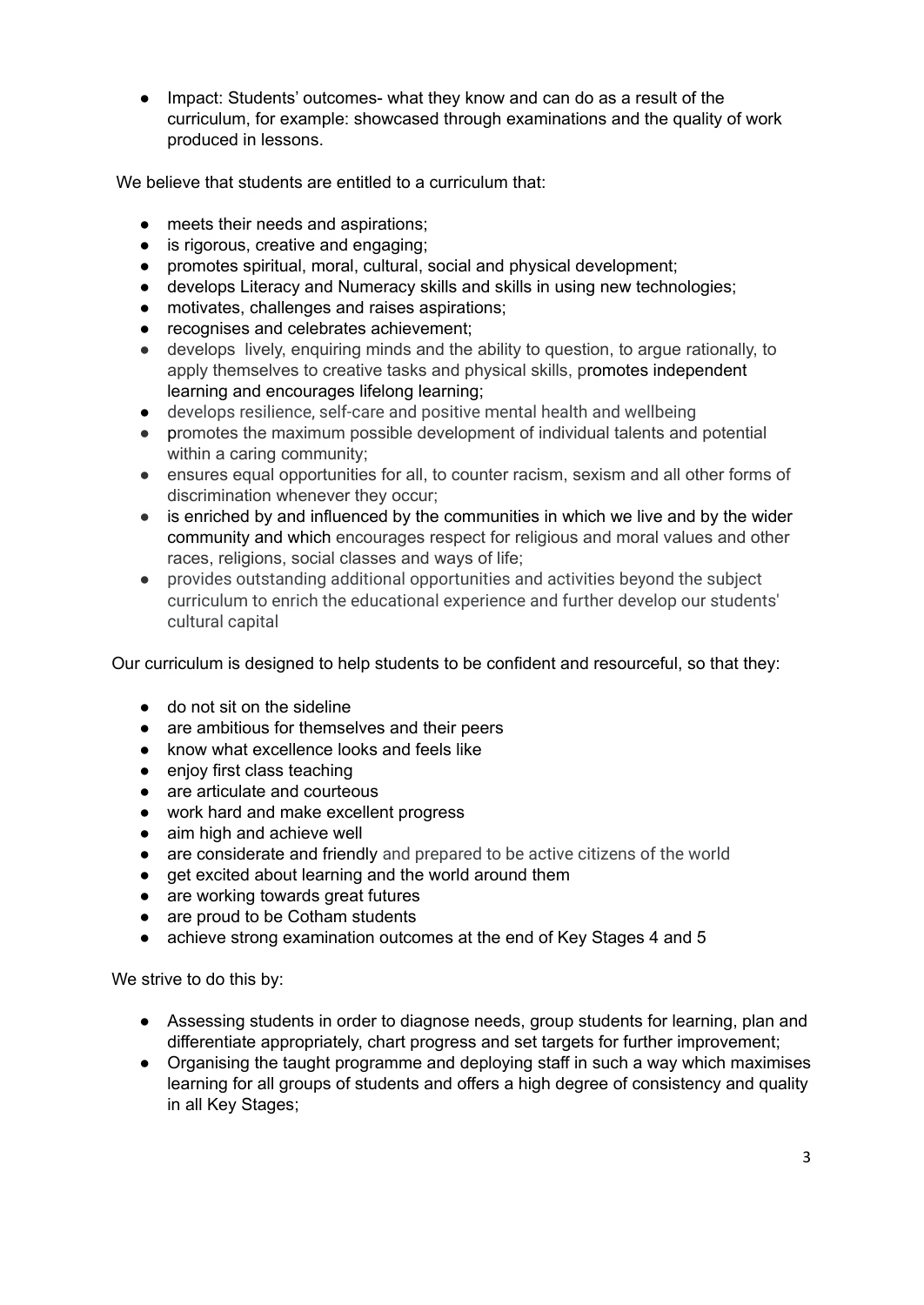- Presenting students with curriculum content, resources and experiences which whenever possible reflect their cultural heritage;
- Encouraging students to apply themselves to the maximum of their capability by understanding how to learn, how they learn best, and to take increasing responsibility for their own learning;
- Raising student self esteem and promoting the belief in all students that they can achieve and an appreciation of the knowledge, skills and abilities of others;
- Developing a set of personal values based on honesty, trust, tolerance, understanding, courtesy and respect for others, and the environment;
- Helping students to develop spiritual, moral, social and cultural values based on respect for others, an appreciation of the diversity of cultures, religions and ways of life; and understanding of the causes of inequality;
- Helping students to express themselves clearly both orally and in writing;
- Enabling students to acquire understanding, knowledge and skills relevant to adult life, citizenship, employment and the world around them
- Increasing the opportunities available to students through a closer relationship with the wider community, eg businesses, community organisations, local government, universities/colleges
- Keeping parents, carers and the school community informed of our curriculum and involving them in the process of review
- Ensuring that staff development supports curriculum policy and plans
- Continually monitoring the curriculum and evaluating our performance

#### **Extra Curricular**

A wide range of extra-curricular activities are available that both extend and enrich the curriculum and enable all students to play a full and active role in the life of the school. In addition, Activities and Sports Days, Music events, School Productions and other performing arts events enable all students to participate in a wide range of activities beyond the school and community.

## **Work Experience**

In Year 10, students undertake at least 5 days of work experience. There are also Post 16 work experience opportunities.

## **Tutor Time**

Tutor time takes place for all students on a daily basis. Each year group follows a set programme that may include the following, depending on key stage:

- Year Group Assembly
- A reading programme
- The teaching of PSHE. A programme of study for each year group including a focus on positive mental health and wellbeing meets the statutory requirements.
- Academic Review and Monitoring Days

## **Curriculum Access and Delivery**

All students have equality of access to the curriculum. Appropriate progression is available for all students from their particular Key Stage, course or pathway including progression to further education, higher education, training or employment. Differentiation, enrichment and support are available for all students to ensure that the learning needs of all students are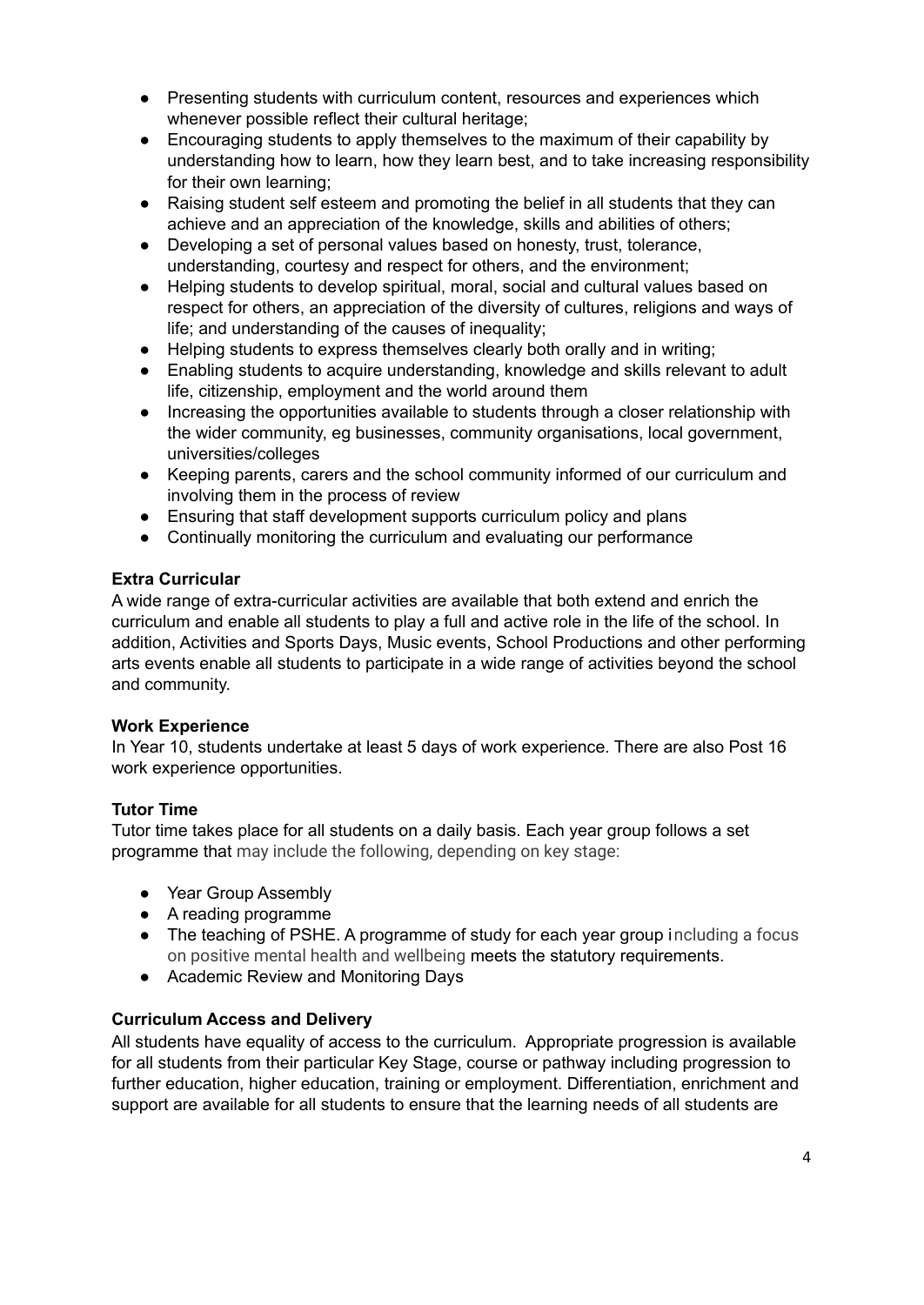met. Appropriate assessment, reporting and recording arrangements are designed to support the progress of all students.

## **Curriculum Monitoring and Evaluation**

The curriculum is evaluated annually to ensure that it continues to meet the needs of students. The standards reached by all students are also monitored so that priorities for further development can be agreed. The success of the curriculum will be monitored and evaluated against a range of measures including:

- Government performance measures;
- KS4 and 5 examination results and analysis;
- Progress data at KS3;
- Benchmarking against national standards;
- Teacher performance and effectiveness;
- Annual timetable and curriculum review;
- Comparison with local and national priorities at Key Stages 4 and 5;
- Evaluation from external agencies;
- BCC or other advisor feedback;
- Governor feedback;
- OFSTED reports;
- Lesson Observations and Learning Walks;
- Work sampling and student interviews;
- Parent/ carer feedback;
- Student recruitment and retention at Key Stage 5.

#### **Roles and Responsibilities of the Headteacher and School Leadership Team (SLT), Other Staff and Governors**

The Headteacher and SLT will ensure that:

- All statutory elements of the curriculum and those subjects, which the school chooses to offer, have aims and objectives,which reflect the aims of the school and indicate how the needs of individual students will be met. This will include how the subject will be taught and assessed, the use of language (reading, writing, speaking and listening) and the use of information and communications technology
- The amount of time provided for teaching the curriculum is adequate
- Where appropriate the individual needs of some students are met by permanent or temporary disapplication from the National Curriculum
- The procedures for assessment meet all legal requirements and students and their parents/careers receive information to show how much progress the students are making, how they compare with school or national expectations and what is required to help them improve
- The governing body is fully involved in decision making processes that relate to the breadth and balance of the curriculum

Other members of **staff** will ensure that the school curriculum is implemented in accordance with this policy.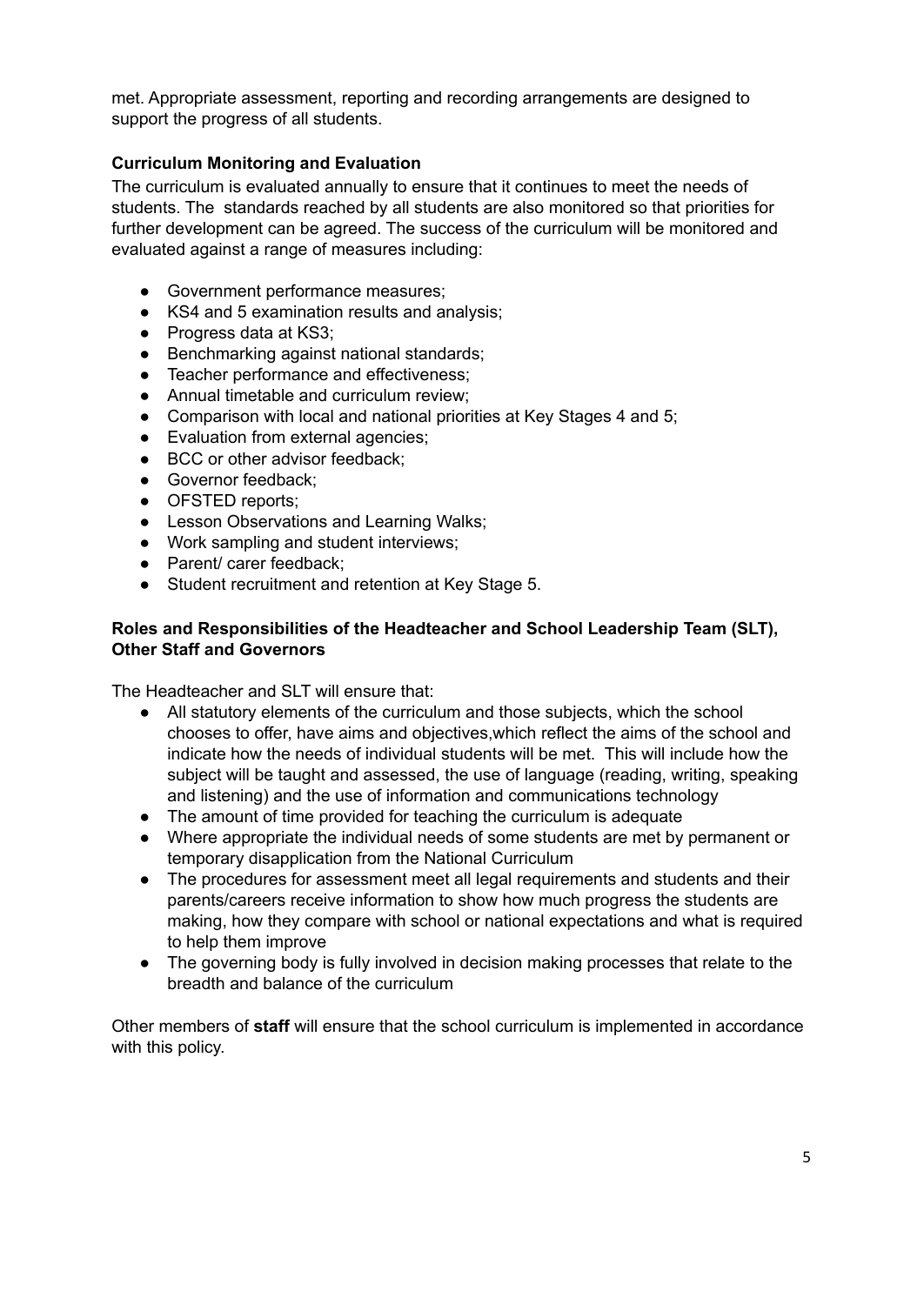The **governing body** will ensure that:

- It considers the advice of the headteacher and SLT when approving this curriculum policy and when setting targets
- Progress towards annual targets is monitored
- Parents/carers receive timely reports on the progress of their child against clearly defined expectations
- It participates actively in decision making about the breadth and balance of the curriculum through the work of the governors' Learning and Wellbeing Committee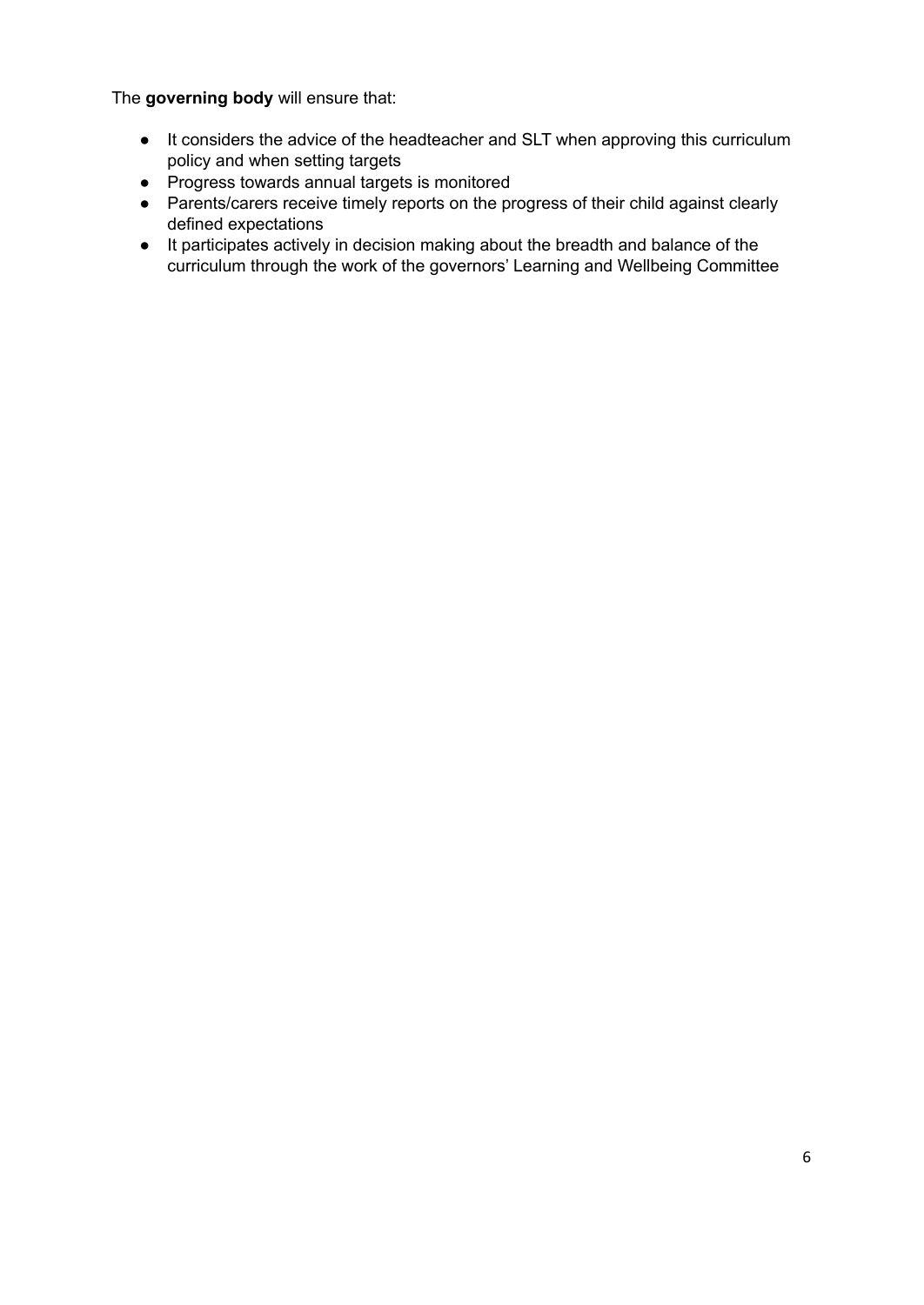## **Appendix A: Curriculum Organisation**

## **Key Stage 3 (25 hrs per week, 50 periods per two week cycle)**

Our Key Stage 3 curriculum is broad and balanced, and fully meets the requirements of the National Curriculum. Our timetable is based on a two week cycle of fifty 1 hour lessons. All KS3 students study the subjects outlined in the plan below.

| <b>Subject</b>                               | <b>Year 7 Subjects</b><br>(Periods/ Hours per<br>fortnight) | <b>Year 8 Subjects</b><br>(Periods/Hours per<br>fortnight) | <b>Year 9 Subjects</b><br>(Periods/Hours per<br>fortnight) |
|----------------------------------------------|-------------------------------------------------------------|------------------------------------------------------------|------------------------------------------------------------|
| English                                      | 9                                                           | 8                                                          | 8                                                          |
| <b>Mathematics</b>                           | $\overline{7}$                                              | $\overline{7}$                                             | $\overline{7}$                                             |
| Science                                      | 6                                                           | $6\phantom{1}$                                             | $\overline{7}$                                             |
| Modern Foreign Language                      | 4                                                           | $\overline{5}$                                             | 5                                                          |
| Geography                                    | $\overline{2}$                                              | $\mathfrak{B}$                                             | 3                                                          |
| History                                      | $\overline{2}$                                              | $\mathfrak{S}$                                             | 3                                                          |
| Religion, Ethics and<br>Philosophy (REP)     | 3                                                           | $\overline{2}$                                             | $\overline{2}$                                             |
| Art and Design                               | $\overline{2}$                                              | $\overline{2}$                                             | $\overline{2}$                                             |
| Design Technology                            | $\overline{2}$                                              | $\overline{2}$                                             | $\overline{2}$                                             |
| Computing and ICT                            | 1                                                           | $\overline{2}$                                             | $\overline{2}$                                             |
| Drama                                        | $\overline{2}$                                              | $\overline{2}$                                             | $\overline{2}$                                             |
| <b>Music</b>                                 | $\overline{2}$                                              | $\overline{2}$                                             | $\overline{2}$                                             |
| Dance                                        | $\overline{2}$                                              | 1                                                          | $\pmb{0}$                                                  |
| <b>Physical Education</b>                    | 4                                                           | $\overline{\mathbf{4}}$                                    | 4 (includes dance)                                         |
| Personal, Social, Health<br>Education (PSHE) | $\overline{2}$                                              | 1                                                          | 1                                                          |
| <b>Total</b>                                 | 50                                                          | 50                                                         | 50                                                         |

Teaching groups are set according to ability in Maths from the beginning of Term 2 Year 7, while all other subjects are taught in mixed ability classes in Years 7, 8 and 9. 3 Modern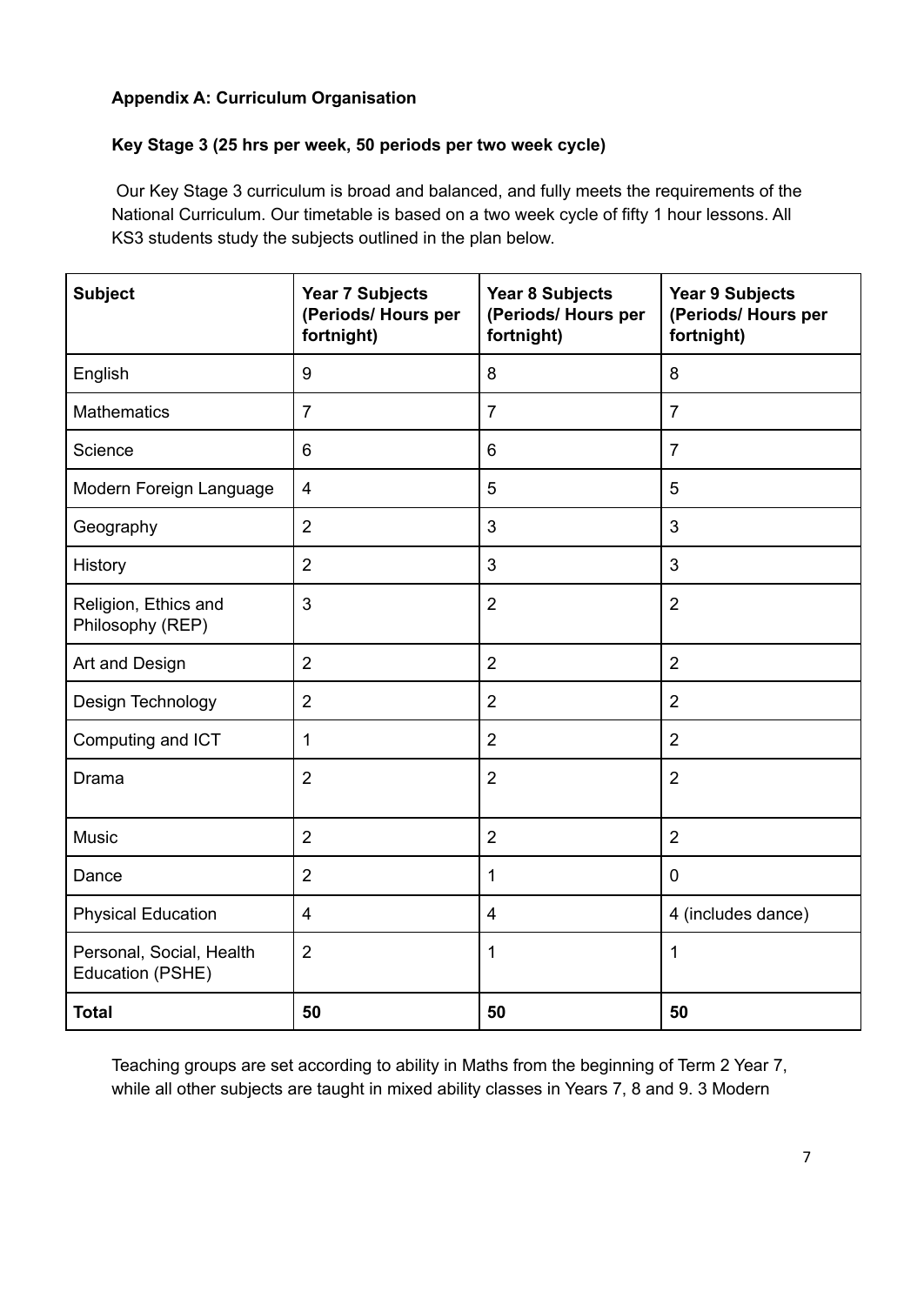Foreign Languages are taught in tutor groups in Y7 (Spanish, French and German via carousel).

Dance is an option within PE in Year 9. All other subjects are taught in mixed ability groups throughout KS3.

## **Key Stage 4 (25 hrs per week)**

Our Key Stage 4 (Years 10 and 11) curriculum is characterised by an increasing element of choice for students. 36% of curriculum time is for studying courses that students have chosen. Students in year 9 are carefully prepared for making their choices with appropriate advice and guidance provided by the senior staff and career advisor.

|                                | Year 10 Subjects<br>(Periods/Hours per fortnight) | Year 11 Subjects<br>(Periods/Hours per fortnight) |
|--------------------------------|---------------------------------------------------|---------------------------------------------------|
| English                        | 8                                                 | 8                                                 |
| <b>Mathematics</b>             | 8                                                 | 8                                                 |
| Science                        | 10                                                | 10                                                |
| Physical Education/ Games (PE) | 4                                                 | 4                                                 |
| PSHEE/ Citizenship             |                                                   |                                                   |
| Pathways (Option) subject      | 6                                                 | 6                                                 |
| Pathways (Option) subject      | 6                                                 | 6                                                 |
| Pathways (Option) subject      | 6                                                 | 6                                                 |
| <b>REP</b>                     | 1                                                 | 1                                                 |
| <b>Total</b>                   | 50                                                | 50                                                |

## **Key Stage 5**

Students at Key Stage 5 all follow a full time programme of planned learning hours and non-qualification hours (the latter are not detailed here, falling outside of the term 'curriculum', but include PSHE provision, CEIAG, enrichment, tutorial and directed study). Every student is given a 1:1 curriculum guidance meeting during Year 11 in order to support them in making choices that match with their aptitude, interests and future aspirations.

Our current curriculum offer (including entry requirements) can be [accessed](http://www.nbp16c.org.uk/Study-With-Us/Courses/) here.

For students who have not yet met the GCSE requirement to study at Level 3, we offer a one year Foundation route, which is structured as follows .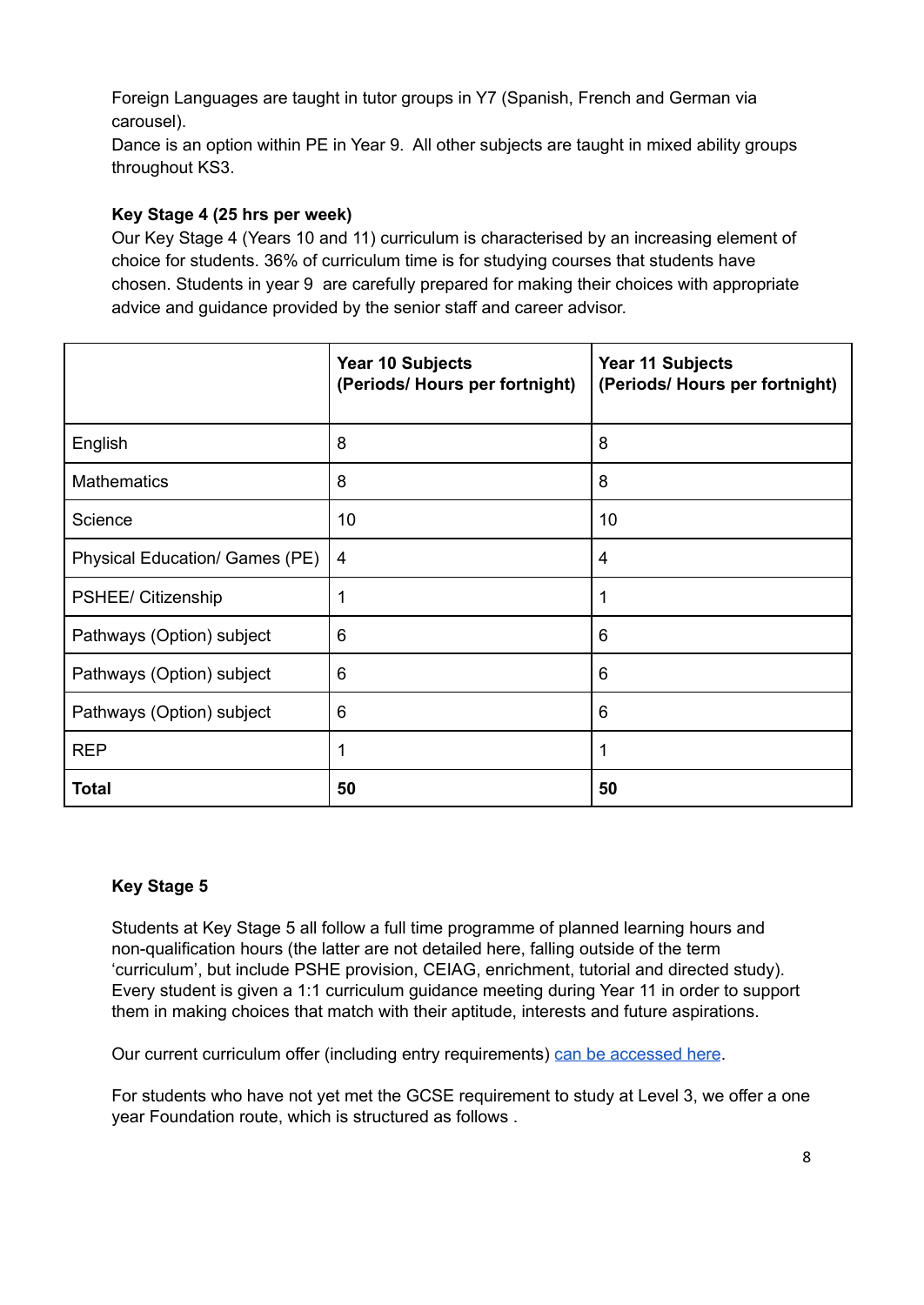| <b>Subject</b>                                                                      | Hours per week |
|-------------------------------------------------------------------------------------|----------------|
| Business BTEC (Level 2) or Science BTEC<br>(Level 2) - both equivalent to 2 x GCSEs | 8              |
| <b>GCSE English</b>                                                                 | 4              |
| <b>GCSE Maths</b>                                                                   | 4              |
| ITQ                                                                                 | 4              |

At Level 3, our students follow a curriculum as follows (figures presented are hours per fortnight)**:**

| <b>Subject</b>                                                                          | Hours per week |         |
|-----------------------------------------------------------------------------------------|----------------|---------|
|                                                                                         | Year 12        | Year 13 |
| Level 3 Course 1                                                                        | 9              | 9       |
| Level 3 Course 2                                                                        | 9              | 9       |
| Level 3 Course 3                                                                        | 9              | 9       |
| Enhancement course<br>(EPQ, GPR, Core Maths, AS Level or BTEC extended<br>certificate)* | $1 - 9$        | $1 - 9$ |

\*Enhancement courses are offered as optional curriculum enhancement.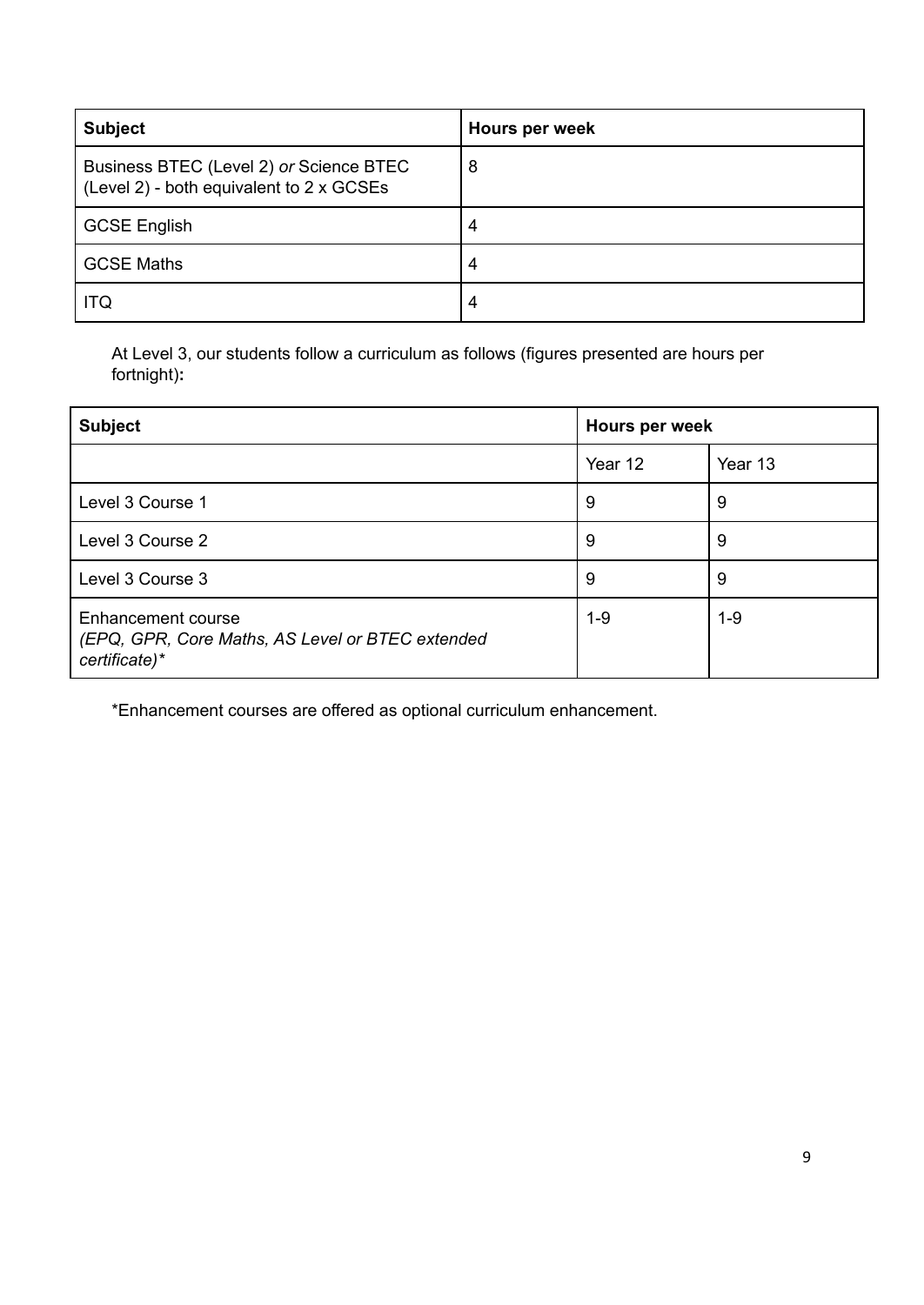# **APPENDIX B Curriculum Grouping Arrangements - Key Stage 3 (50 hours per fortnight)**

| <b>Subject</b>                                                                               | <b>Blocking</b>                                                                                   | <b>Ability Grouping</b>                                                      |
|----------------------------------------------------------------------------------------------|---------------------------------------------------------------------------------------------------|------------------------------------------------------------------------------|
| English                                                                                      | Tutor group pool. Half year<br>blocks                                                             | Mixed ability or banded                                                      |
| Maths                                                                                        | Taught in half year blocks                                                                        | Setted                                                                       |
| Science                                                                                      | Tutor group/teaching group pool.<br>Half year blocks                                              | Mixed ability teaching groups or<br>banded                                   |
| PE/Dance                                                                                     | Half year block                                                                                   | Single sex mixed ability groups.<br>Dance included as an option in<br>Year 9 |
| <b>MfL</b>                                                                                   | Tutor group/teaching group pool<br>in year 7. MFL Option introduced<br>for Y8 and Y9 (in groups). | Mixed ability tutor groups Years 7.                                          |
| Humanities (Year 7)<br>History Geography, RE,<br>PSHE, Music, Dance<br>Drama, Art, DT and IT | Taught in tutor groups. Half year<br>blocks                                                       | Mixed ability                                                                |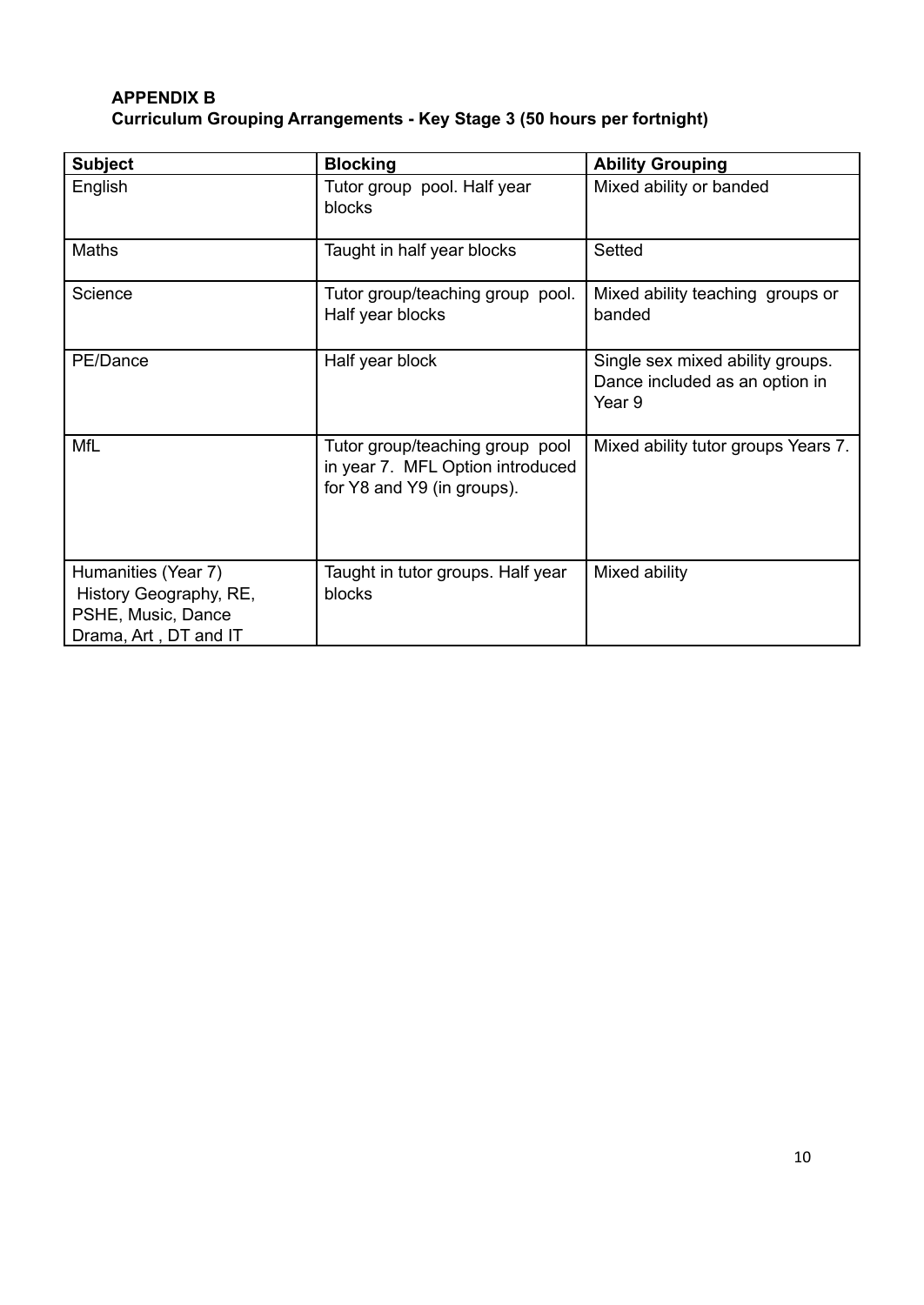# **Curriculum Grouping Arrangements - Key Stage 4 (50 h per fortnight )**

| <b>Subject</b>                          | <b>Blocking</b>                          | <b>Ability Grouping</b>                                                                                                                                                        |
|-----------------------------------------|------------------------------------------|--------------------------------------------------------------------------------------------------------------------------------------------------------------------------------|
| English                                 | Half year blocked in Yrs 10 and 11       | Top sets on each year half, the<br>rest mixed ability                                                                                                                          |
| Maths                                   | Half year blocked in Yrs 10 and 11       | Setted                                                                                                                                                                         |
| Science                                 | Half years blocked in years 10 and<br>11 | Mixed ability in Y10 for all,<br>following Separate Sciences.<br>In Year 11, 2 groups for Separate<br>Science and 2 groups for<br>Combined Science in each half<br>year block. |
| Core PE                                 | Half year blocked in Yrs 10 and 11       | Mixed ability gender groups                                                                                                                                                    |
| <b>MFL</b>                              | Taught in option blocks                  | Mixed ability                                                                                                                                                                  |
| History                                 | Taught in option blocks                  | Mixed ability                                                                                                                                                                  |
| Geography                               | Taught in option blocks                  | Mixed ability                                                                                                                                                                  |
| RE option                               | Taught in option blocks                  | Mixed ability                                                                                                                                                                  |
| Sociology                               | Taught in option blocks                  | Mixed ability                                                                                                                                                                  |
| <b>CNAT Sports Science</b>              | Taught in option blocks                  | Mixed ability                                                                                                                                                                  |
| <b>ICT Media</b>                        | Taught in option blocks                  | Mixed ability                                                                                                                                                                  |
| Computing                               | Taught in option blocks                  | Mixed ability                                                                                                                                                                  |
| <b>CNAT Enterprise and</b><br>Marketing | Taught in option blocks                  | Mixed ability                                                                                                                                                                  |
| Arts and Design                         | Taught in option blocks                  | Mixed ability                                                                                                                                                                  |
| Music/Music technology                  | Taught in option blocks                  | Mixed ability                                                                                                                                                                  |
| <b>BTEC Performing Arts</b><br>Drama    | Taught in option blocks                  | Mixed ability                                                                                                                                                                  |
| Food and nutrition                      | Taught in option blocks                  | Mixed ability                                                                                                                                                                  |
| <b>BTEC Performing Arts</b><br>Dance    | Taught in option blocks                  | <b>Mixed Ability</b>                                                                                                                                                           |
| 3D Design                               | Taught in option blocks                  | Mixed ability                                                                                                                                                                  |
| <b>PSHE</b>                             | Taught in half blocks with science       | Mixed ability                                                                                                                                                                  |
| <b>REP</b>                              | Taught in half blocks with science       | Mixed ability                                                                                                                                                                  |
| Spanish                                 | Taught in option blocks                  | Mixed ability                                                                                                                                                                  |

# **Curriculum Grouping Arrangements - Key Stage 5**